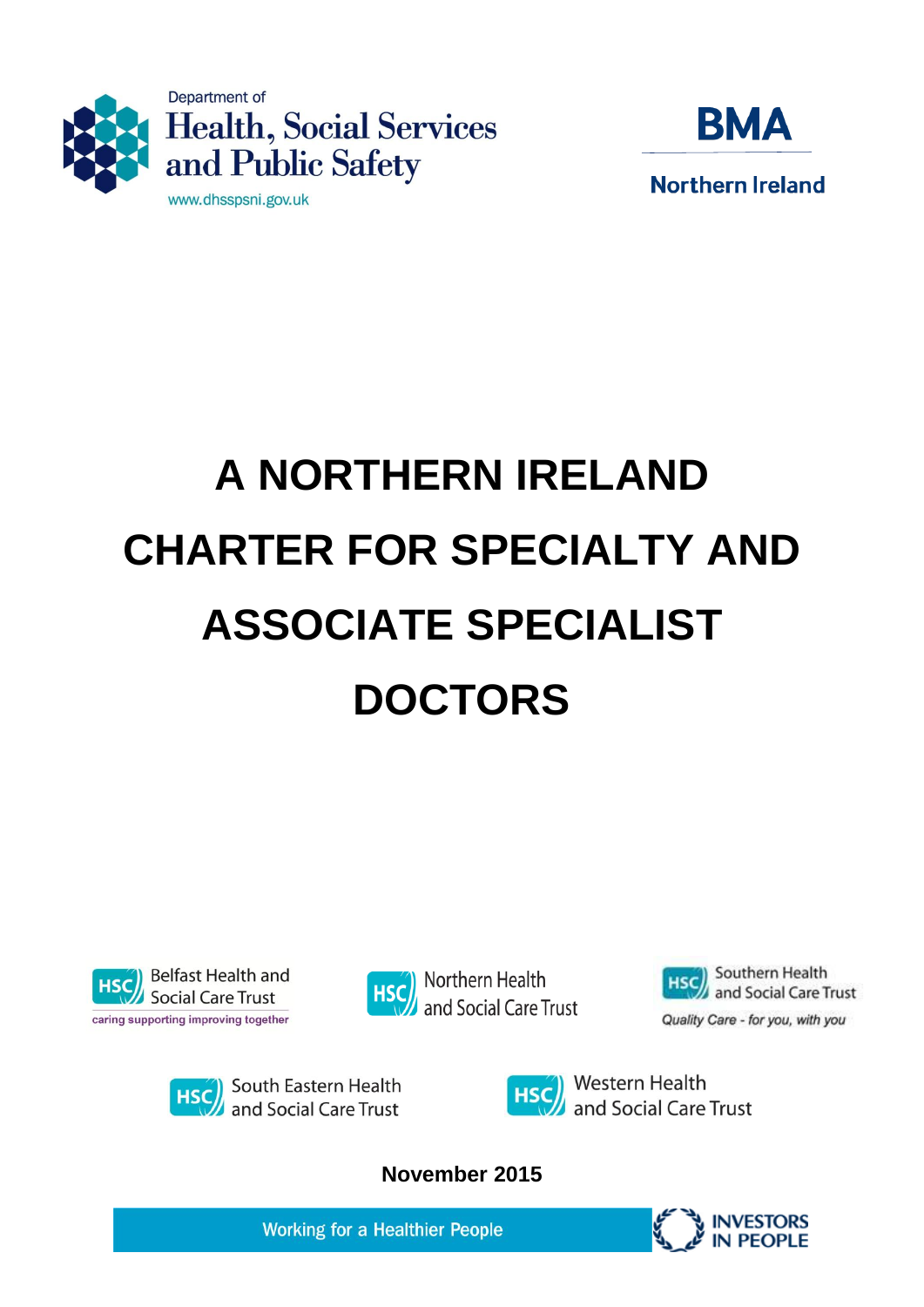# **A Charter for SAS Doctors in Northern Ireland**

## **Context**

Since the introduction of the new Specialty Doctors and Associate Specialist (SAS) contracts in 2008 a number of documents have been developed which were designed to encourage HSC Trusts to provide the requisite support framework for the continuing professional development and career management of SAS doctors:

- Employing and Supporting Specialty Doctors, A Good practice Guide, DHSSPSNI (June 2008)<sup>1</sup>
- Regional Guidance on Job Planning for Associate Specialists and Specialty Doctors in Northern Ireland, DHSSPSNI (June 2009)<sup>2</sup>
- A UK Guide for Job Planning for Specialty Doctors and Associate Specialists (Nov 2012) $3$
- Developing SAS Doctors (September 2010) $<sup>4</sup>$ </sup>

This Charter demonstrates a commitment to supporting and developing the role of SAS doctors as a valued and vital part of the medical workforce in Northern Ireland. SAS doctors are confident and competent healthcare professionals who deliver clinical services in partnership with Consultants and other healthcare professionals.

#### **Introduction**

1

This Charter is in recognition of the pivotal role that SAS doctors hold in the delivery of high quality medical care for patients in the HSC in Northern Ireland. This important group of doctors and dentists are comprised of specialty doctors, associate specialists, staff grades, hospital practitioners, and senior clinical medical officers. The group of senior doctors are more commonly referred to as SAS Doctors and make up a significant proportion of the senior medical workforce. These doctors and



<sup>&</sup>lt;sup>1</sup> http://www.dhsspsni.gov.uk/employing-and-supporting-specialty-doctors-a-guide-to-good-practice.pdf

<sup>2</sup> http://www.dhsspsni.gov.uk/sas-job-planning-guidance.pdf

<sup>3</sup> http://www.dhsspsni.gov.uk/uk\_guide\_to\_job\_planning.pdf

<sup>4</sup> Issued to HSC Trusts in September 2010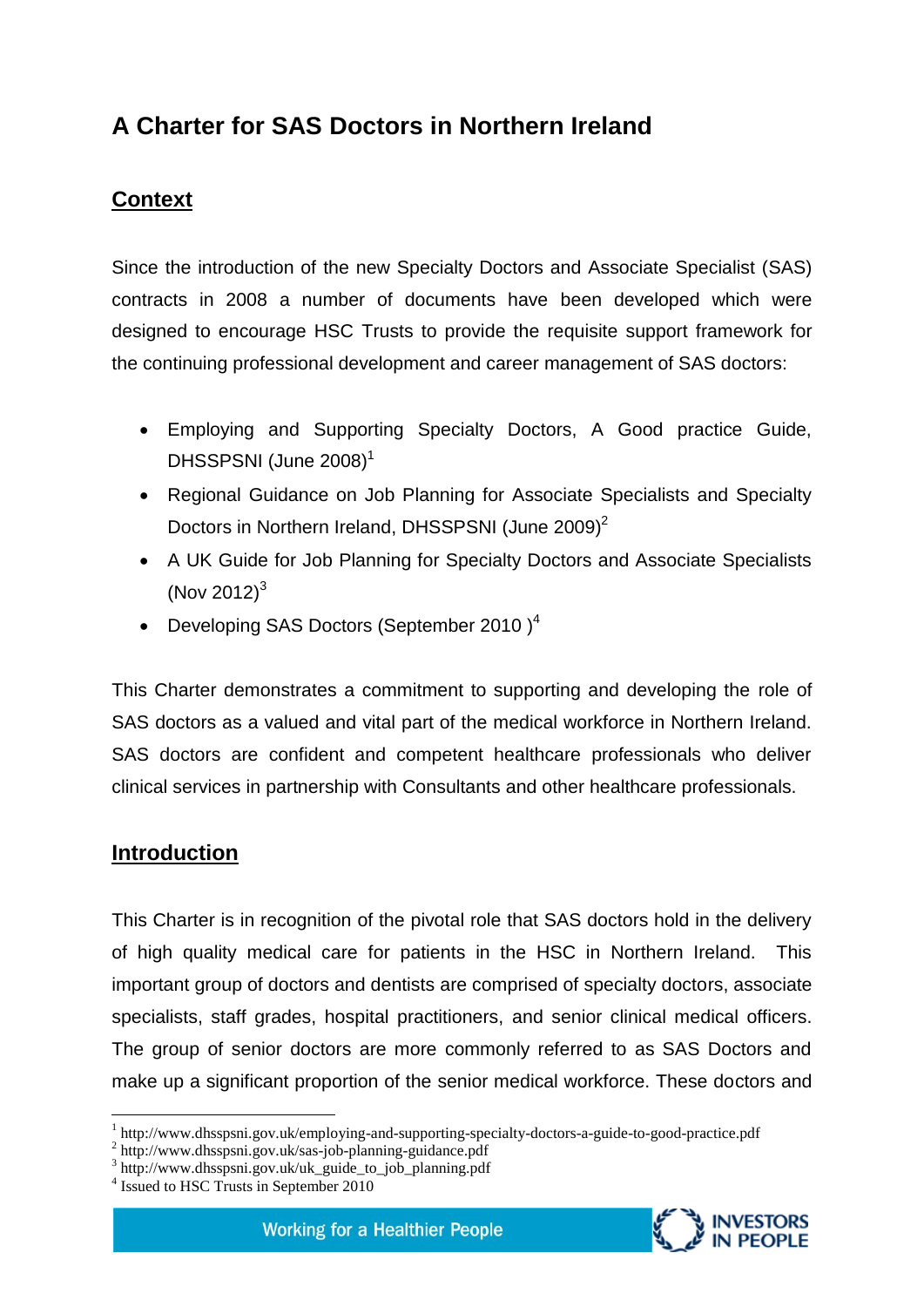dentists make a significant contribution not only in patient care, but in leadership, education, research and governance. SAS doctors bring experiences and specialist care, possessing individual and often highly specialised skills. As they gain experience, they develop the ability to work independently and to also take broader roles through other activities such as teaching and audit.

The Charter sets out both the responsibilities of both SAS doctors and their employers, and provides a commitment to support and enable SAS doctors to realise their full potential to deliver the best patient care and contribute fully to health services more widely.

#### **Benefits for Employers**

The benefits of a well developed SAS doctor for HSC Trusts would be:

- A more motivated and engaged SAS grade doctor workforce.
- To promote safer high-quality patient care by ensuring that SAS grade doctors maintain their competence and acquire new competences to meet their professional obligations and regulatory requirements.
- To enable SAS Doctors to better meet the needs of service delivery within the organisation, as well as equipping them to meet the changing demands of health care in Northern Ireland.

#### **Recognition and Value**

SAS doctors as senior clinicians are often members of multidisciplinary teams involved in the management of clinical services and patients. They are leaders, managers, appraisers and educational supervisors.

- SAS doctors must be fully recognised, respected and valued by their employers and colleagues for their vital contribution to patient care and the wider HSC.
- It is recognised that whilst all patients remain under the overall responsibility of a consultant some senior SAS doctors may be granted

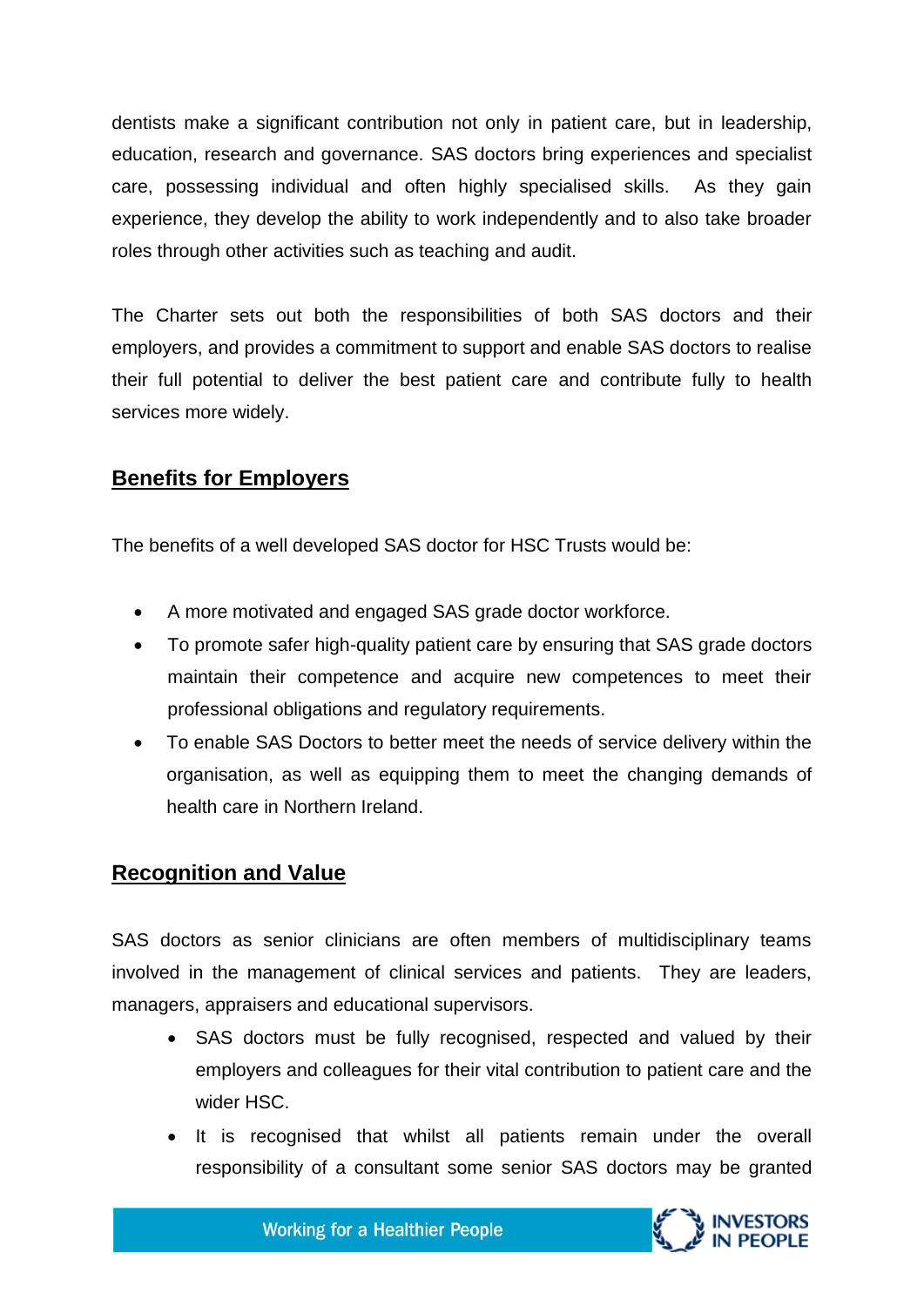appropriate delegated responsibility for patient care; where this is the case this should be appropriately recorded under the SAS doctor's name. HSC Trusts should be aware of the need for appropriate and correct patient coding.

- SAS doctors should be given the opportunity to apply for roles in medical/dental management as appropriate to their knowledge, experience and expertise.
- SAS doctors should be represented on all LNCs to ensure that this group of staff is fully represented.
- SAS doctors must be provided with the following (to ensure fulfilment of contractual obligations and to meet regulatory requirements):
	- o A contract of employment
	- $\circ$  A job description
	- o A comprehensive induction programme
	- $\circ$  A mutually agreed job plan
	- o An annual appraisal with a named trained appraiser
	- o For those SAS doctors on pre-2008 contracts access to a fair and appropriate mechanism for the award of optional and discretionary points.

### **Professional and career development**

1

SAS doctors should be fully supported in their ongoing career and professional development.

- SAS doctors, and their employers must recognise and be committed to the requirement for ongoing continuing professional development (CPD) and career long education and development.<sup>5</sup> CPD time and activity should be built into the doctors' mutually agreed job plan.
- HSC Employers must recognise the range of educational requirements of SAS doctors and support flexible CPD to ensure recognition of the varying learning needs and special interests of SAS doctors.

<sup>&</sup>lt;sup>5</sup> The GMC has produced CPD guidance for all doctors, emphasising the importance of planning for career progression, patient safety and revalidation: http://www.gmc-uk.org/education/continuing\_professional\_ development/cpd\_guidance.asp